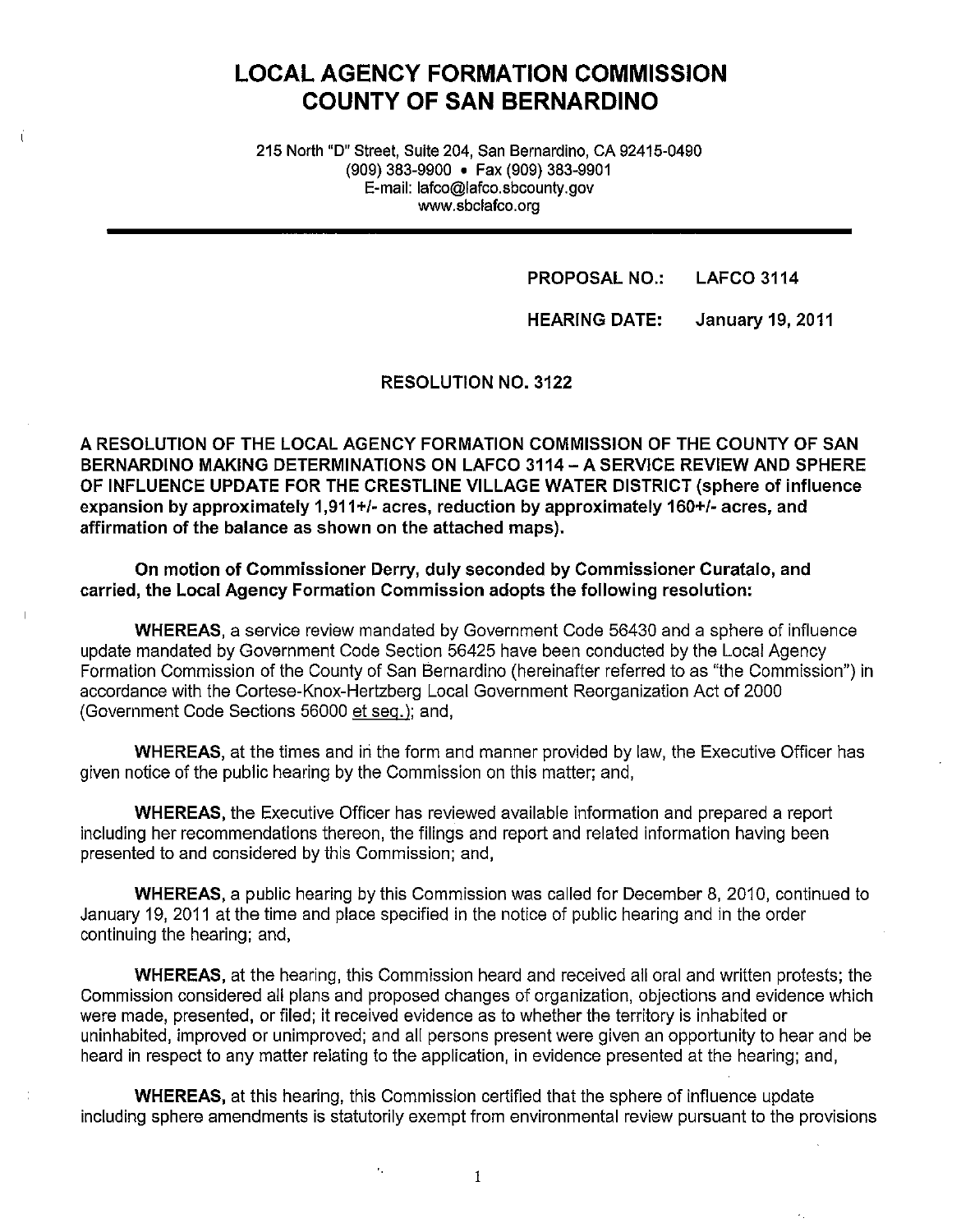of the California Environmental Quality Act (CEQA) and such exemption was adopted by this Commission on January 19, 2011. The Commission directed its Executive Officer to file a Notice of Exemption within five working days of its adoption; and,

**WHEREAS,** based on presently existing evidence, facts, and circumstances filed with the Local Agency Formation Commission and considered by this Commission, it is determined that the sphere of influence for the Crestline Village Water District (hereafter shown as the "District") shall be amended as shown on the maps attached as Exhibit "A" to this resolution, defined as follows:

- (1) Expand the District's sphere of influence to include Area 1 (approximately 160+/- acres), Area 2 (approximately 160+/- acres), Area 3 (approximately 400+/- acres), Area 5 (approximately 81+/- acres), Area 7 (approximately 990+/- acres), and Area 8 (approximately 120+/- acres);
- (2) Reduce the District's existing sphere of influence to exclude Area 4 (approximately 40+/ acres), and Area 6 (approximately 120+/- acres); and
- (3) Affirm the balance of the District's existing sphere of influence.

**WHEREAS,** the determinations required by Government Code Section 56430 and local Commission policy are included in the report prepared and submitted to the Commission dated November 30, 2010, considered on December 8, 2010, and received and filed by the Commission on January 19, 2011, a complete copy of which is on file in the LAFCO office. The determinations of the Commission are:

#### **1. Growth and population projections for the affected area:**

Development in the San Bernardino Mountains is naturally constrained by rugged terrain, limited access, and lack of support infrastructure, as well as by planning and environmental policies which place much of the area off limits to significant development. Maximum build-out potential is substantially constrained by the slope-density standards and fuel modification requirements of the County General Plan Fire Safety Overlay. The private lands within the district have land use designations of predominantly residential (RS-14M and RL-5), with scattered commercial along State Route 138 and along Lake Drive west of Lake Gregory. The public lands within the district are designated Resource Conservation. The sphere area outside of the district is generally residential (for the private lands) and resource conservation and/or open space (for the public lands).

The land ownership distribution and breakdown within the District's boundary and sphere. Roughly 81 % is privately owned with the remainder within the San Bernardino National Forest ( owned by the federal government), which are devoted primarily to resource protection and recreational use. The current sphere of influence (including district) contains 66% private lands.

In general, the San Bernardino Mountains is one of the most densely populated mountain areas within the country, and is the most densely populated urban forest west of the Mississippi River. However, there is a large seasonal population component as well as a substantial influx of visitors to the mountain resort areas. The seasonal population and visitors are not reflected in available demographic statistics, which count only year-round residents. The District states that the full time occupancy rate is 60%. It is estimated that the seasonal factors can approximately double the peak population. By 2030, the permanent population is estimated to reach over 10,000. This figure does

2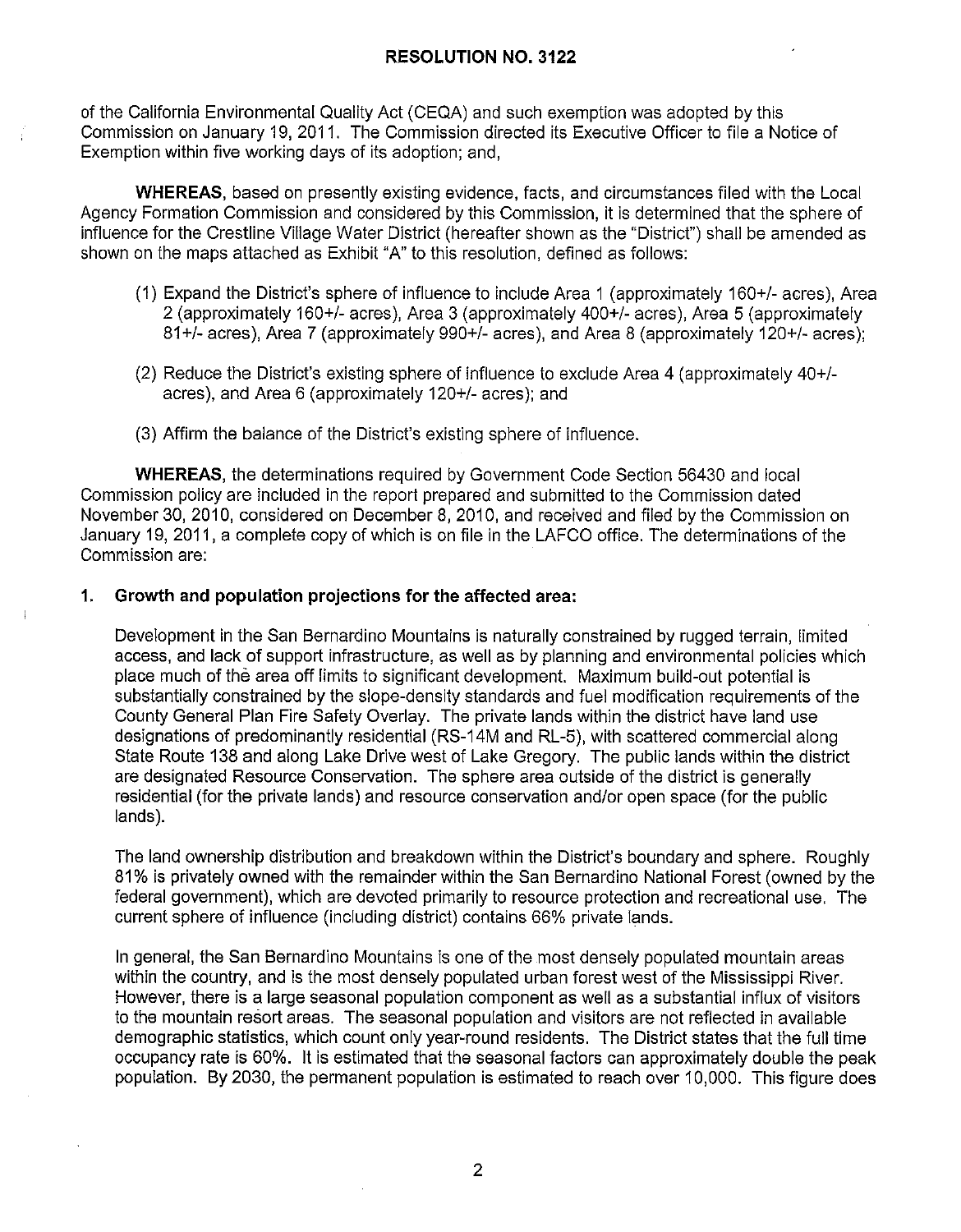not take into account seasonal population and tourism. Even with the large increase in population, the area is not anticipated to reach its build-out population by the 2030 horizon of this report.

| Year                 | 2010  | 2015  | 2020 | 2025  | 2030 | 2000 to 2030<br>arowth rate |
|----------------------|-------|-------|------|-------|------|-----------------------------|
| Crestline Village WD | ",500 | 8.124 | 799  | 9,530 |      | 37.6%                       |

Source: County of San Bernardino 2007 Community Plans; County Special Districts Department; LAFCO Notes: Does not include seasonal population or visitors Italicized figures are calculated by LAFCO

### **2. Present and planned capacity of public facilities and adequacy of public services, including infrastructure needs or deficiencies:**

The District provides retail water service to residential, commercial, and residential customers.

Pursuant to the Urban Water Management Planning Act, each urban water supplier shall update its plan at least once every five years on or before December 31, in years ending in five and zero, and shall file with the Department of Water Resources (DWR) a copy of the plan. In years ending in six and one, DWR submits a report to the State Legislature summarizing the status of the plans and identifies the outstanding elements of the individual plans. LAFCO has reviewed the DWR report to the Legislature for the 2005 urban water management plans, and the report identifies that the District did not submit a 2005 urban water management plan. The District adopted its 2005 Urban Water Management Plan in October and submitted it to the DWR. A copy of the 2005 plan was provided to LAFCO for this service review, a copy of which is on-file at the LAFCO staff office. Supply and demand information is analyzed in the plan. The plan indicates that there is an adequate water supply to meet the water demands of the District to 2025 and beyond.

## **Supply**

The District has 54 approved groundwater sources located on 22 well sites, which produced 15.5 million cubic feet of water in 2004. Water produced locally from the District's wells meets applicable drinking water standards and does not require treatment, other than chlorination of some wells. Thus, the District operates no centralized, complete water treatment facilities of its own. The District chlorinates water from its Pioneer, Horst, and Wilson wells and monitors water quality at those sources. A review of the 2009 Consumer Confidence Report issued June 2010 does not identify that the water supply has had any violations or exceeded acceptable levels for contaminants and constituents. During FY 2008-09, the local wells produced 479 acre feet of water, or 61% of the total supply. The water supply can be affected in dry years, but is considered to be very reliable due to the diversity of sources.

In addition, the District obtains supplemental water supply from the Crestline-Lake Arrowhead Water Agency (CLAWA). CLAWA is the State Water Project contractor, which acts as a water wholesaler to the San Bernardino Mountains area. The District has six connections to the CLAW A water system. Supplemental water purchased from CLAWA has been treated at CLAWA's water treatment facility at Silverwood Lake. The amount of supplemental water purchased from CLAWA by the District each year can range from 20 percent to 80 percent of total supply, depending upon various factors. During FY 2008-09, purchased water from CLAWA totaled 305 acre-feet, or 39% of the total supply, for \$360,720. Future water supply projections are based upon average local well production of 19.0 million cubic feet, increasing slightly over time, plus supplemental water from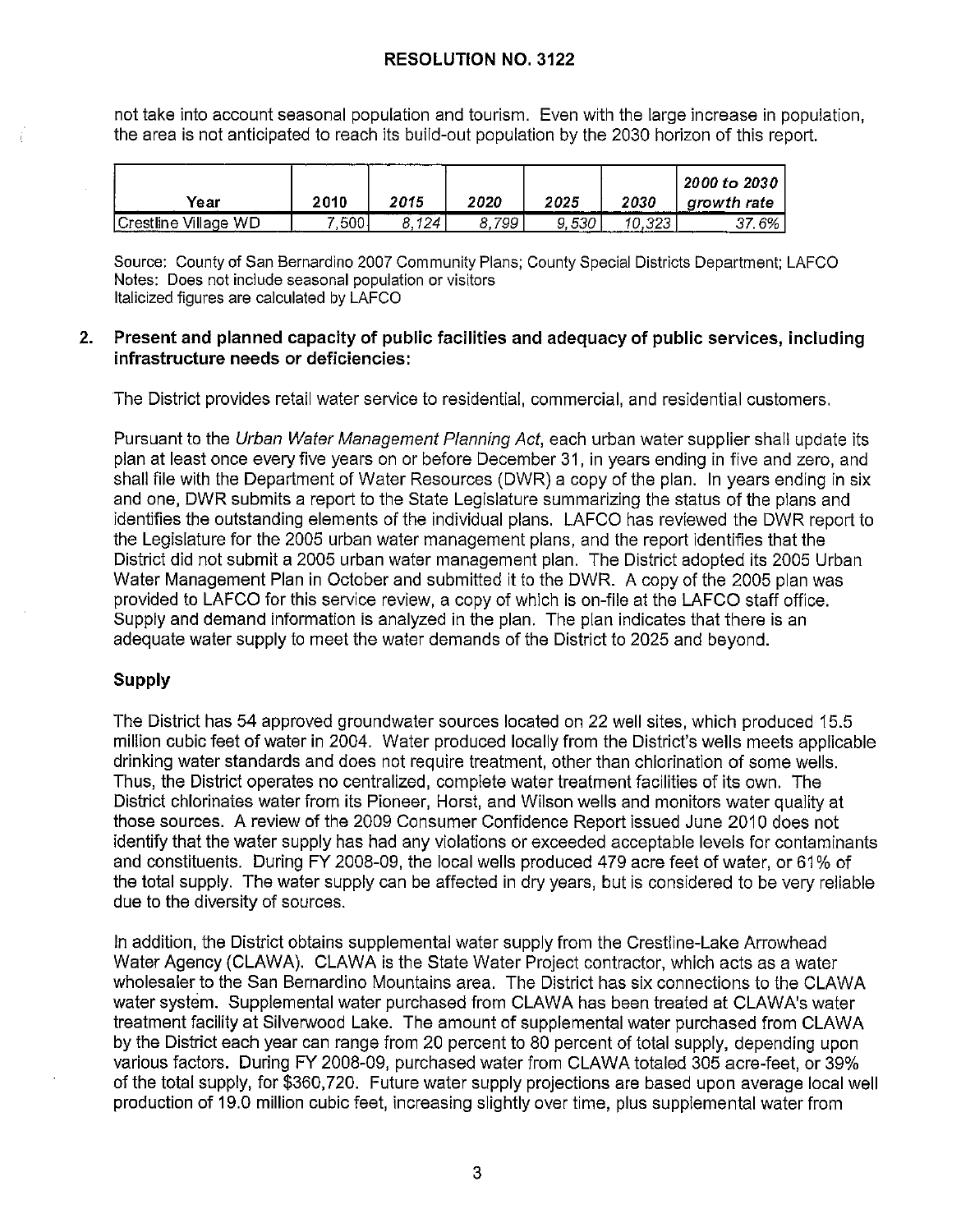CLAWA as required. The District has attempted to stabilize the cost impact to its customers by evaluating and adjusting the amount spent on capital improvements each year.

The potential for use of recycled water (reclaimed wastewater effluent) by the Crestline Village Water District is limited, due to a lack of uses, lack of customers for such water, and a lack of supply. Crestline Sanitation District, the wastewater agency in the community, disposes of its wastewater effluent outside the Crestline Village Water District's service area, and intends to continue doing so in the future.

#### **Demand**

, The District currently has roughly 4,935 active service connections. Connections are mainly comprised of residential, some commercial, and no industrial connections. Water demand was 37 million cubic feet in 2004, of which 86 percent was delivered to residential customers. Future demand will increase as a result of development, conversion of seasonal residences to full-time occupancy, and annexations to the District's service area. Overall, water demand is projected to increase based upon the 1.3 percent population growth rate forecasted in the County General Plan. The District's projected demand is expected to be met by supply on an average year basis. The District adopted a Water Conservation Program in 1991. The minimum level of the program constantly promotes the conservation of the District's water resources.

#### **Facilities**

The District operates 12 water storage tanks with a total storage capacity of approximately 6.6 million gallons. Pumping and pressure reducing facilities are used where needed. There are approximately 90 miles of water lines of varying ages, types, and conditions.

Water losses within the system have historically averaged 15 percent of the total water supply; however, the District is currently nearing the end of the twenty-year capital investment program and is reporting only a 6.33 percent loss of the total water supply in the year 2005. Major investments have been made in the District's water system, including aggressive pipeline replacement, leak detection programs, and improvements involving existing and new storage facilities. The District has replaced approximately 98 percent of the system pipeline. The District has also been aggressively renovating existing storage tanks that have experienced failure of existing internal protective coatings. The storage tank program is approximately 90 percent completed. Additional improvements to tanks include seismic upgrading, recoating of existing tanks, as well as the construction of the new Zurich reservoirs in the final years of the program. The additional water storage capacity will increase system reliability in emergencies and increase fire flow capacity. The District obtained funding from the federal Farmers Home Administration ( currently known as the Rural Economic and Community Development Services) in 1979-1980, and also obtained funding from the California Department of Water Resources under the Safe Drinking Water Act in 1980- 1981.

The remaining portion of mainline and storage tank upgrading and replacement to be completed will be paid from water revenues. The planned costs from 2009 through 2014 are as follows: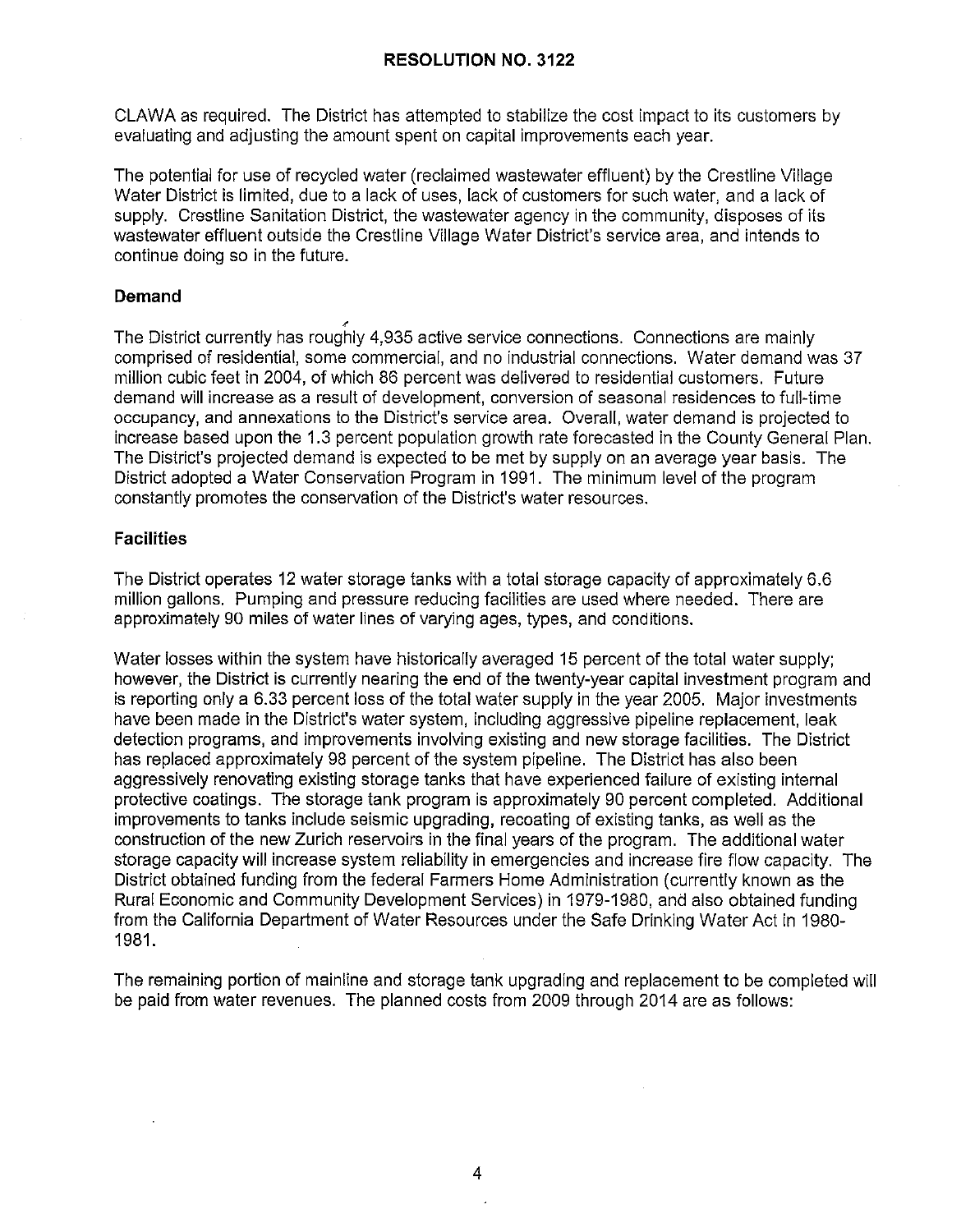| Water main projects, installing 7,450 feet  | S | 424,650   |
|---------------------------------------------|---|-----------|
| Well Exploration and Development            |   | 250,000   |
| Upgrading existing water storage tanks      |   | 290,000   |
| Proposed new water storage tanks            |   | 575,000   |
| Replace Meters with Radio Read Meter System |   | 1,800,000 |
| <b>Heavy Equipment Replacement</b>          |   | 300,000   |
|                                             |   | 3,639,650 |

source: FY 2008-09 Financial Statements

#### **3. Financial ability of agencies to provide services:**

For this section of the report, LAFCO has reviewed the District's budgets, audits, and State Controller reports for special districts. Annual financial reporting for the District ends April 30 and not June 30 similar to other local governments.

In reviewing the financial documents, the District's net assets have increased by 14% since FY 2005-06 as shown on the chart below. As of April 30, 2010, the District had \$13.54 million in net assets. Not including capital assets value and debt, the District had roughly \$4.13 million in restricted and unrestricted net assets. Of this amount \$3.92 million is unrestricted.

|                              | 2005-06      | 2006-07      | 2007-08      | 2008-09      | 2009-10    |
|------------------------------|--------------|--------------|--------------|--------------|------------|
| <b>Net Assets</b>            |              |              |              |              |            |
| Invested in capital assets - |              |              |              |              |            |
| net of related debt          | 9,499,646    | 9.974,132    | 9,871,423    | 9.573.862    | 9,406,696  |
| Restricted for debt service  | 213,240      | 213,239      | 214.055      | 213,800      | 213.527    |
| Unrestricted                 | 2,162,938    | 2,780,492    | 2,896,810    | 3,595,808    | 3,916,158  |
| <b>Total Net Assets</b>      | \$11,875,824 | \$12,967,863 | \$12,982,288 | \$13,383,470 | 13,536.381 |

#### Crestline Village County Water District Facilities Corporation

The District is responsible for one component unit. The Crestline Village County Water District Facilities Corporation (Corporation) was organized under the General Nonprofit Corporation Law of the State of California on January 8, 1979. The Corporation was organized primarily to render favorable financial assistance to the District by providing financing for reservoirs, pipelines and appurtenant works for the treatment, storage and distribution of water. The Corporation is exempt from federal income tax and the California franchise tax.

The Corporation has sold to Farmers Home Administration (FmHA) \$1,250,000 of the District Water Facilities Corporation Leasehold Mortgage Bonds Issue of 1979. The Corporation has spent the \$1,250,000 for construction of the FmHA Phase I - Division 10 water system improvements. The project was completed on November 20, 1980.

Upon completion of the project, the Corporation, at no profit, has leased the water system improvements to the District. The District is making semi-annual rental payments to the Corporation in amounts necessary to meet the debt service and reserve fund requirements of the bond agreement. At the end of forty years, the Phase I water system will belong to the District for a token amount to be paid at that time.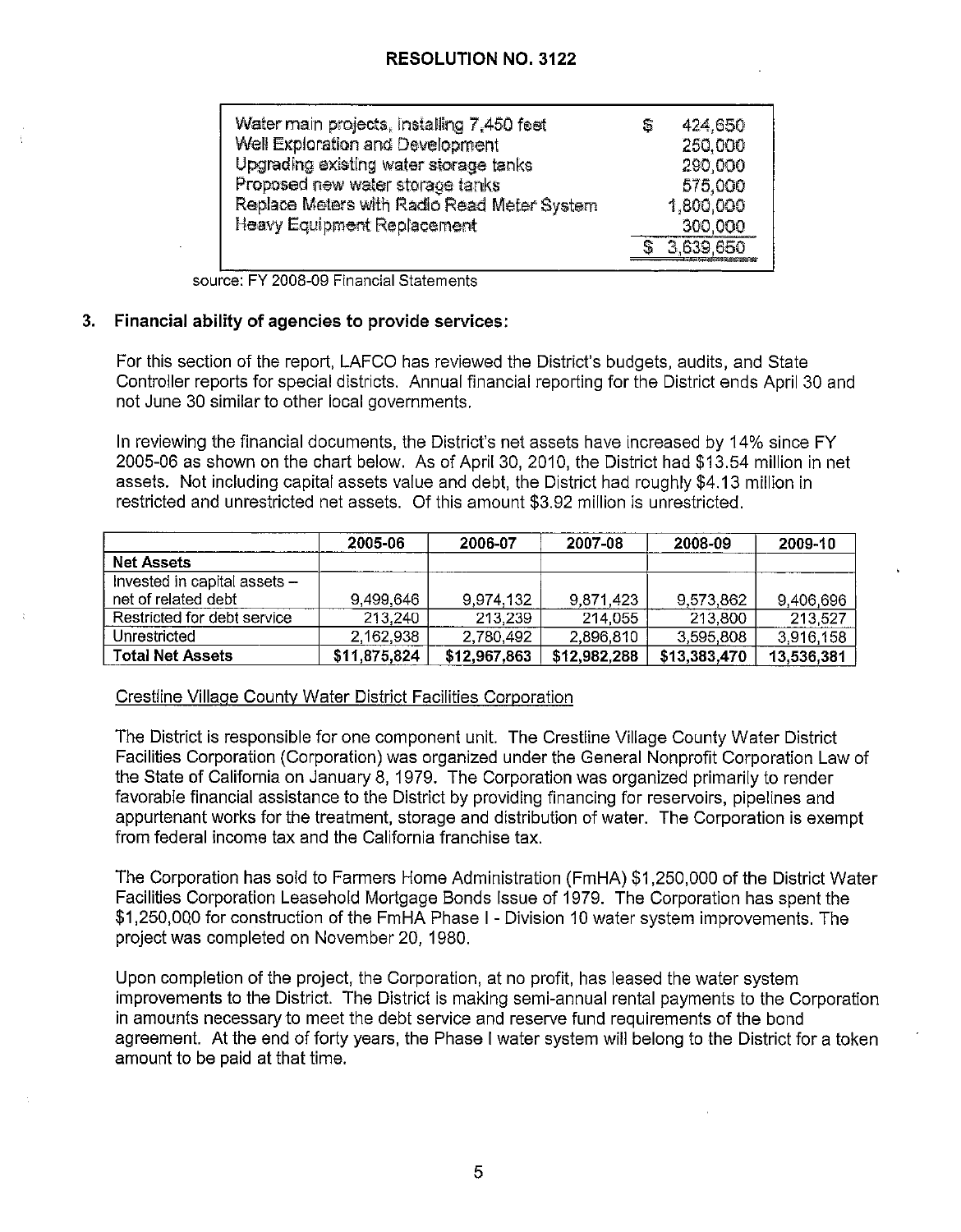The Corporation has set up a general fund, a debt service fund and a construction fund to handle the accounting activity of this entity. These funds are blended in the District's financial statements.

#### **Revenues**

Operating revenue includes revenues from water sales and services. Non operating revenues include taxes and assessments, investment income, and gain on sale of assets.

### 1. Water Sales

Rates for water use are comprised of a consumptive component and a monthly charge. The monthly charge is charged to all active water accounts in an attempt to equally spread the fixed costs of the District to all customers.

#### 2. Water Availability Assessment

The Water Availability Assessment, also referred to as a standby charge, is an annual assessment by the District on each property within the District's boundaries. All funds derived from the assessment are restricted for improvements to the water system; i.e., new water mains, fire hydrants, service laterals, upgrading of storage tanks, etc.

In September, 1985, the California Legislature amended the State Water Code pertaining to Water Standby or Availability Assessment charges, increasing the maximum permissible charge from \$10.00 per acre or per parcel of less than one acre to \$30.00. On April 17, 1986, the Board of Directors established an availability assessment on all parcels within the District in the following amounts:

- Improved parcels \$15.00 per parcel for the first acre or portion thereof;
- Unimproved parcels \$30.00 per parcel for the first acre or portion thereof; and
- Additional Acreage \$15.00 per acre for each acre or portion thereof exceeding one acre. All parcels larger than one acre in size will be computed to the nearest one-tenth acre.

## 3. Share of the one percent general tax levy

In 1977-78, before Proposition 13, all landowners within the boundaries of the District paid a tax rate of \$0.595 per \$100 of assessed valuation, as identified in the County's 1977-78 tax rate book, for the purpose of paying all obligations of the District.

Following Proposition 13, the Legislature enacted statutes to implement its provisions. Under these statutes, a local government's share of the one percent general levy was based on the share of the property tax going to that local government before Proposition 13 ( excluding bond debt). The District receives a share of the one percent ad valorem property tax, \$240,907. In contrast to other areas of the county, assessed valuations have increased each of the past four fiscal years, although collections may be down.

The figure below is taken from the FY 2009-10 financial statements and provides a breakdown of the revenues and expenditures for FY 2008-09 and FY 2009-10.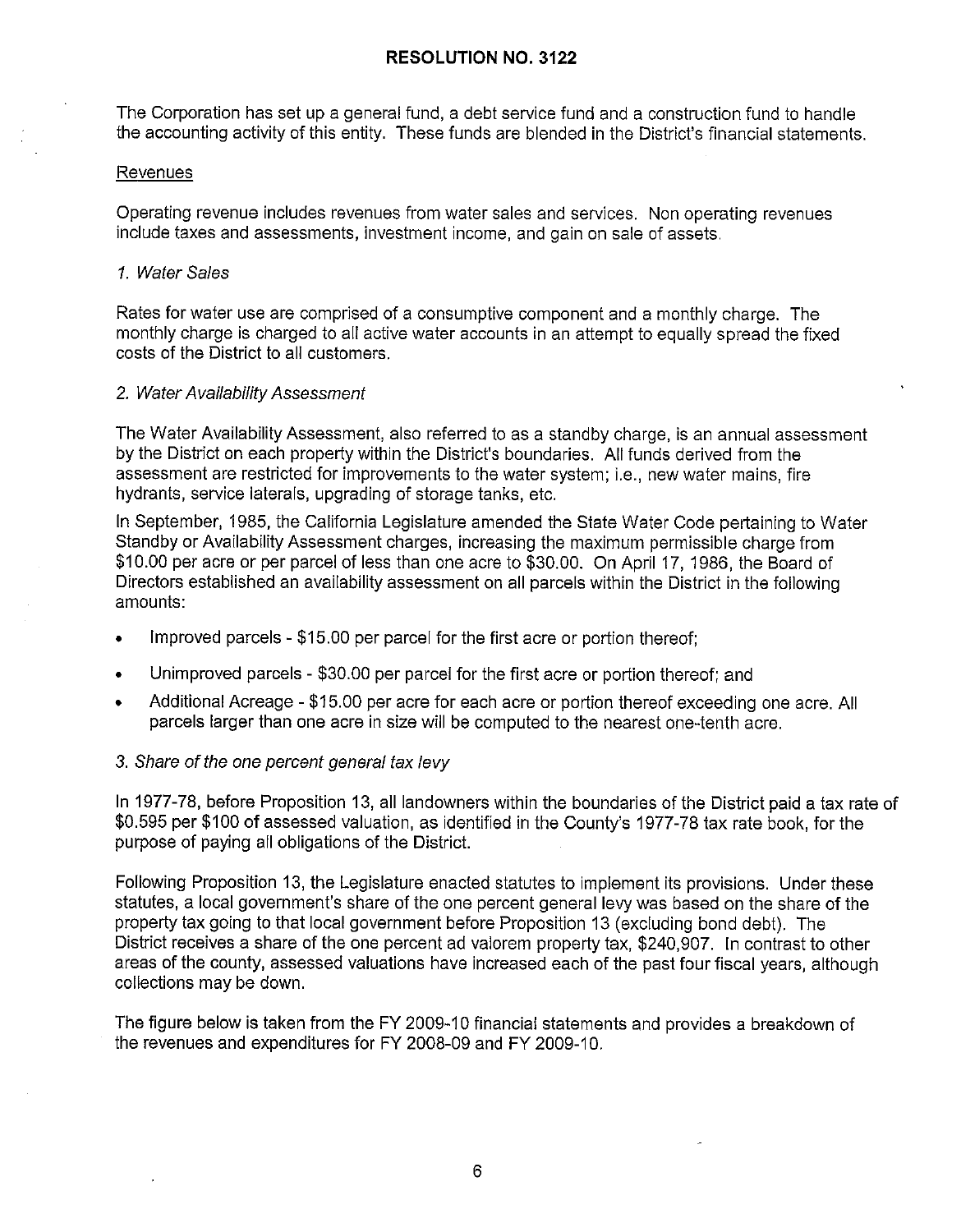|                                                               | April 30, 2010  | April 30, 2009  |
|---------------------------------------------------------------|-----------------|-----------------|
| REVENUES, EXPENSES, AND CHANGES IN NET ASSETS                 |                 |                 |
| <b>Operating Revenues:</b>                                    |                 |                 |
| Water sales                                                   | \$<br>2,576,168 | S.<br>2,649,380 |
| Water services                                                | 93,304          | 98.654          |
| <b>Total Operating Revenues</b>                               | 2,669,472       | 2,748,034       |
|                                                               |                 |                 |
| Operating Expenses.                                           |                 |                 |
| Source of supply - labor and maintenance                      | 77,675          | 69.200          |
| Source of supply - purchased water                            | 385,748         | 360,720         |
| Pumping - labor and maintenance                               | 13,549          | 14,736          |
| Pumping - power purchased                                     | 60,947          | 64,987          |
| Water treatment                                               | 20,465          | 15,696          |
| Transmission and distribution                                 | 181,502         | 170,101         |
| Customer accounts                                             | 61,563          | 60,653          |
| Administrative and general                                    | 1,546,588       | 1,475,137       |
| Depreciation and amortization                                 | 562,884         | 574,005         |
| <b>Total Operating Expenses</b>                               | 2,910,921       | 2,805,235       |
| <b>Operating Loss</b>                                         | (241, 449)      | (57,201)        |
| Nonoperating Revenues                                         | 402,563         | 472,207         |
| Nonoperating Expenses                                         | (47, 736)       | (54, 047)       |
| Income before contributions                                   | 113,378         | 360,959         |
| Property contributions (contributions in aid of construction) | 39,533          | 40,223          |
| <b>Change in Net Assets</b>                                   | 152,911<br>S    | 401,182<br>S    |

# Long-Term Debt

The long-term outstanding debt of the District is comprised of a 2004 Water· Refunding Loan Agreement and a 1979 Leasehold Mortgage Bond. The following figure is taken from the FY 2009- 10 financial statements and details the remaining payments through 2020.

| NOTE 3:       | LONG-TERM DEBT (continued)                                                                                          |              |              |                               |           |                 |               |
|---------------|---------------------------------------------------------------------------------------------------------------------|--------------|--------------|-------------------------------|-----------|-----------------|---------------|
|               | The annual requirements to amortize all debts as of April 30, 2010, including interest payments of \$175,056 are as |              |              |                               |           |                 |               |
| follows:      |                                                                                                                     |              |              |                               |           |                 |               |
|               |                                                                                                                     |              |              | <b>CVCWD Water Facilities</b> |           |                 | Combined      |
|               | 2004 Water Refunding                                                                                                |              |              | Corporation Leasehold         |           |                 | Total         |
| Period Ending | Loan Agreement                                                                                                      |              |              | Mortgage Bonds of 1979        | Totals    |                 | Principal and |
| April 30.     | Principal                                                                                                           | Interest     | Principal    | interest                      | Principal | <b>Interest</b> | Interest      |
| 2011          | 117.380                                                                                                             | 14,848       | 45.000       | 25,625                        | 162,380   | 40.473          | 202,853       |
| 2012          | 121.764                                                                                                             | 10,464       | 45.000       | 23,375                        | 166,764   | 33,839          | 200,603       |
| 2013          | 126.310                                                                                                             | 5.918        | 50,000       | 21,000                        | 176,310   | 26,918          | 203,228       |
| 2014          | 64.913                                                                                                              | 1.201        | 50.000       | 18,500                        | 114,913   | 19,701          | 134,614       |
| 2015          |                                                                                                                     |              | 50.000       | 16,000                        | 50,000    | 16,000          | 66,000        |
| 2016 to 2019  |                                                                                                                     |              | 230,000      | 36,500                        | 230,000   | 36,500          | 266,500       |
| 2020          |                                                                                                                     |              | 65,000       | 1,625                         | 65,000    | 1,625           | 66,625        |
| Totals        | 430,367<br>5                                                                                                        | 32,431<br>35 | 535,000<br>S | 142,625                       | 965,367   | 175,056<br>s    | \$1140,423    |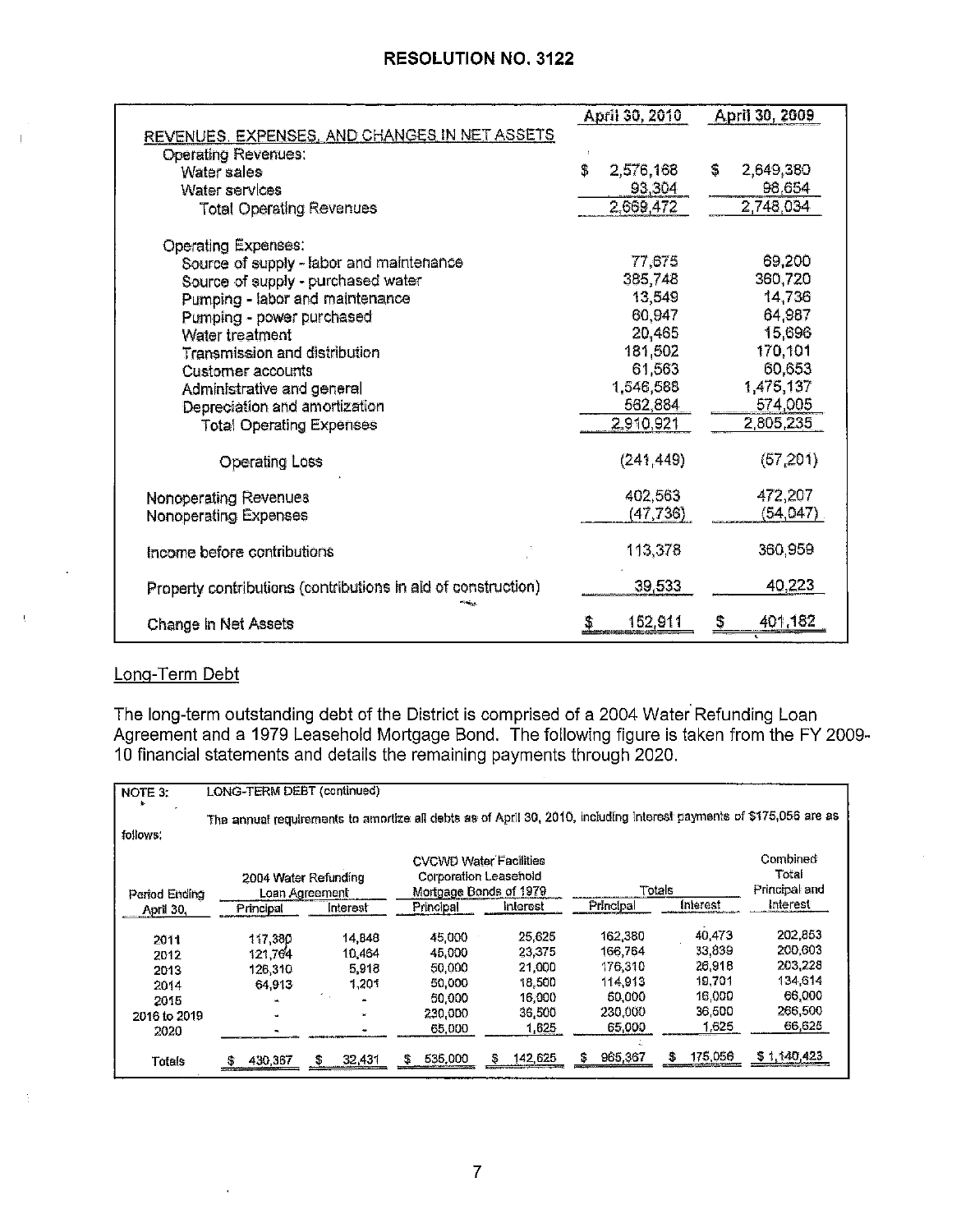### Other Information

#### Regular Audits

Government Code Section 26909 requires all districts to provide for regular audits; the Agency conducts annual audits and meets this requirement. Section 26909 also requires districts to file a copy of the audit with the State Controller and county auditor within 12 months of the end of the fiscal year. According to records from the County Auditor, as of September 10, 2010 the last audit received was for FY 2008-09 on September 21, 2009.

#### Pension and Post-Employment Benefits

A review of the most current financial statements available identifies that there is a zero net pension obligation. When the District joined California Public Employees Retirement System ("PERS") in 2007, it contributed \$500,000 from its Unrestricted Net Assets to reduce the side fund amount to cover prior service for employees.

In addition to PERS retirement, the District provides post-retirement medical benefits through the Association of California Water Agencies (ACWA) to eligible employees and qualified dependents who retire from the District. The benefits provide retired employees with the same medical insurance coverage available to current employees. Retirees with 10 to 40 years of service will receive 25 to 100 percent paid medical benefits. The District does not have an established funding policy for its retiree healthcare plan. For FY 2009-10, the annual required contribution cost was \$178,496. Of the required contribution amount, the District contributed \$50,133, or 28%.

## **4. Status of, and opportunities for, shared facilities:**

At this time the District has no facilities that are shared with other entities. There are no overlapping services that would make it beneficial to have shared facilities. Although there is no formal inter-tie with another agency for water, the District does have six connections with Crestline-Lake Arrowhead Water Agency in order to receive State Water Project water.

## **5. Accountability for community service needs, including governmental structure and operational efficiencies:**

#### Local Government Structure and Community Service Needs

The District is an independent special district governed by a five-member board of elected at-large. Elections are held every two years on odd numbered years. The last election was held in 1997 when five candidates ran for three board positions. Since that time, directors have been appointed by the Board of Supervisors in-lieu of an election due to the number of candidates seeking office. As of June 2008, there were 4,161 registered voters within the District. The current board, their positions, and terms of office are shown below:

| <b>Beard Members</b> | He              |      |
|----------------------|-----------------|------|
| William J. Huckell   | President       | 2011 |
| Steven C. Farrell    | Vice President  | 2013 |
| Kenneth L. Stone     | Director        | 2011 |
| Darel V. Davis       | Director        | 2013 |
| Rosemarie Wiegand    | <b>Director</b> | 2013 |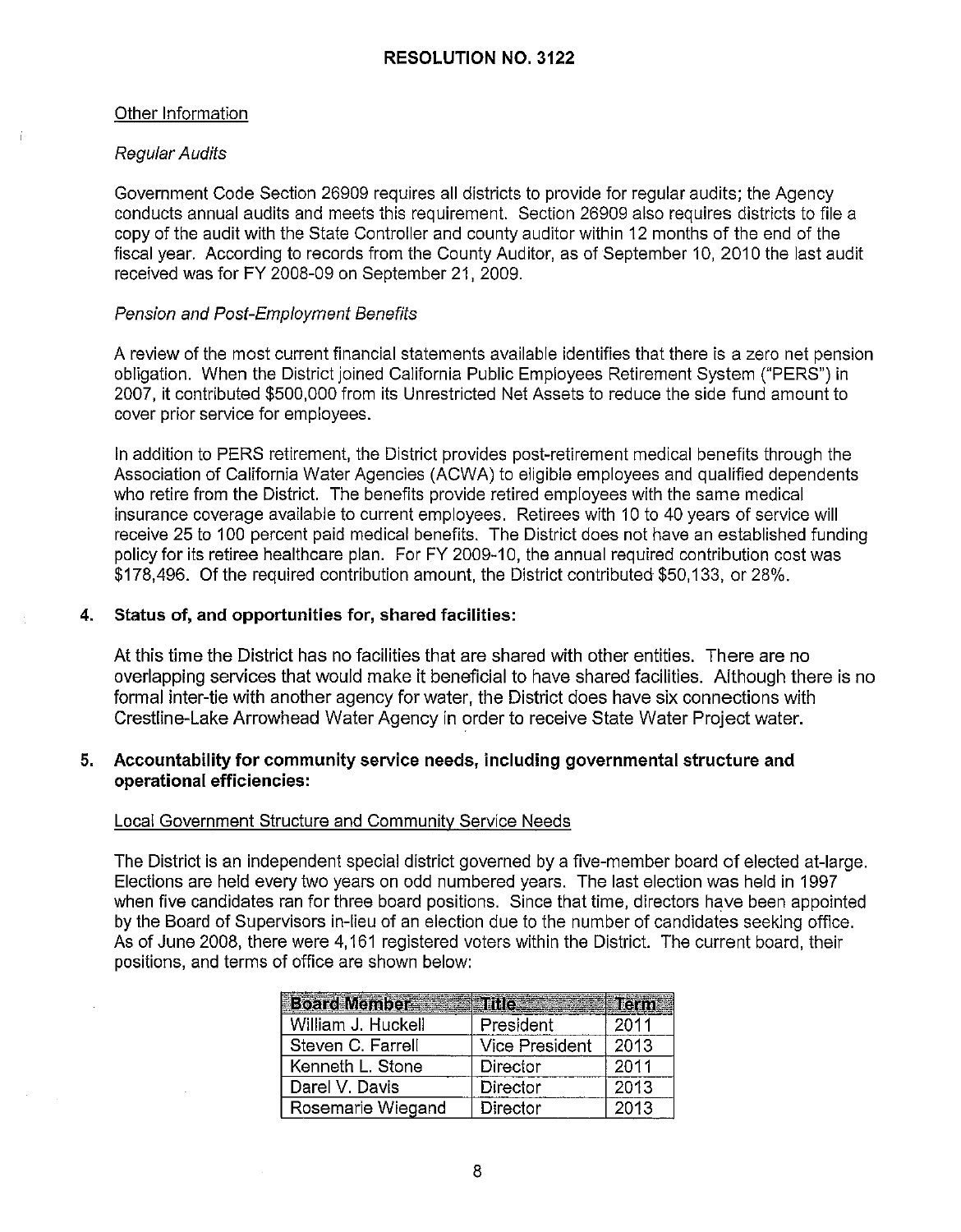Regular Board meetings occur on the third Tuesday of each month at 3:00 p.m. at the District headquarters. The District regularly communicates with its customers by including messages on its water bills and including informational inserts with the bills. The District also maintains a website, www.cvwater.com.

Officers of the Crestline Village County Water District Water Facilities Corporation at April 30, 201 O were: Howard Hendricks, President; Frederick O'Connor, Vice-President; and Karl Bauerschmidt, Secretary/Treasurer.

#### Operational Efficiency

Operational efficiencies are realized through several joint agency practices, for example:

- As a member of the California Urban Water Conservation Council and a signatory to the Memorandum of Understanding Regarding Urban Water Conservation in California, the District has conservation programs in place to make a good faith effort to implement a number of particular Best Management Practices.
- Beginning May 5, 2007, the District contributes to the California Public Employees Retirement System ("PERS"), a cost-sharing multiple-employer public employee defined benefit pension plan. PERS provides retirement and disability benefits, annual cost-of living adjustments, and death benefits to plan members and beneficiaries. PERS acts as a common investments and administrative agent for participating public entities with the State of California. As of that date, the District terminated the Crestline Village Water District Money Public Pension Plan.
- The District participates in a joint powers agreement with the California Water Agencies Joint Powers Insurance Authority (Authority). The Authority is a risk-pooling self-insurance entity. Participating entities are insured up to \$70 million per occurrence.

#### Government Structure Options

There are two types of government structure options:

- 1. Areas served by the agency outside its boundaries through "out-of-agency" service contracts;
- 2. Other potential government structure changes such as consolidations, reorganizations, dissolutions, etc.

#### Out-of-Agency Service Agreements:

The District does not provide services outside of its boundary.

#### Government Structure Options:

While the discussion of some government structure options may be theoretical, a service review should address possible options.

• Formation of a Community Services District. The option of forming a single, multi-purpose special district, through reorganization of the existing service providers, is a preferred form of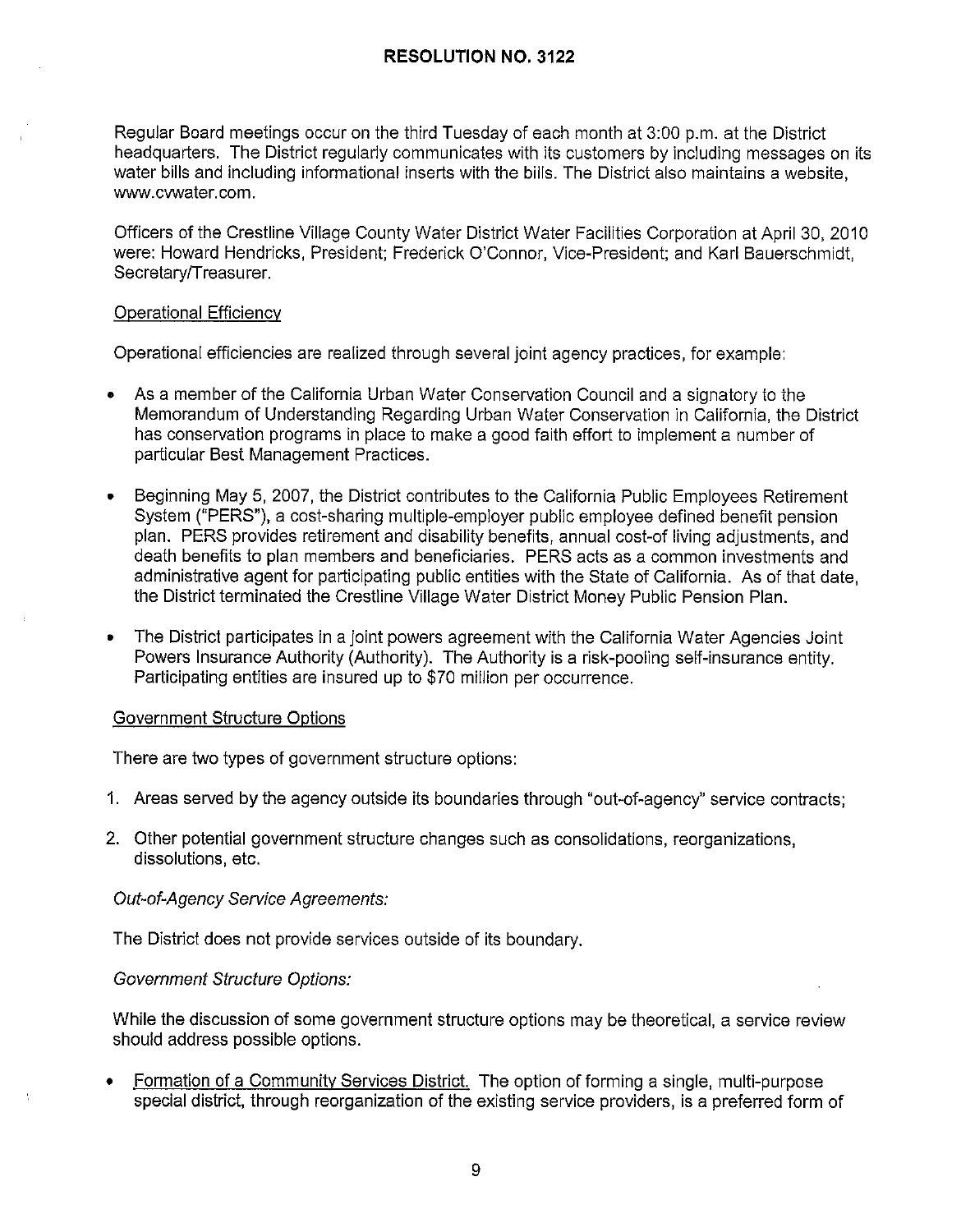ŧ

government that is feasible for the Crest Forest community. The agencies within the community could be reorganized into a community services district (CSD), which would assume the responsibility for providing the services provided by the agencies proposed to be reorganized (i.e. Crestline Village Water District, Crestline Sanitation District, CSA 18, etc.). The new CSD would assume the responsibilities and all functions, obligations, assets, liabilities, and equipment of the agencies that are to be reorganized. This scenario would provide for an efficient service delivery pattern for the full range of services available within the community through a single agency.

In addition, such a formation would solidify the community as outlined in the preamble to CSD law, which states that a CSD can be:

"… (1) A permanent form of governance that can provide locally adequate levels of public facilities and services;

(2) An effective form of governance for combining two or more special districts that serve overlapping or adjacent territory into a multifunction special district;

(3) A form of governance that can serve as an alternative to the incorporation of a new city;

(4) A transitional form of governance as the community approaches cityhood.

For San Bernardino LAFCO, the establishment of Community Services District has been used to establish independent government structures that allow for the fostering and nurturing of communities for a future incorporation, maintaining their separate identity. With the support of the Crest Forest community such a distinction could be achieved for the area; however, no clear expression of interest has been conveyed to LAFCO during this consideration. However, the establishment of the community designation for Crest Forest is a potential first step in this process.

- Consolidation of all public water agencies and/or service areas. One possible scenario would be to consolidate all of the public water agencies providing retail water service within the boundaries of the Crestline-Lake Arrowhead Water Agency (CLAW A). These agencies include Arrowbear Park County Water District, County Service Area 70 Zone CG, CLAWA, Crestline Village Water District, LACSD, Running Springs Water District, and the Rim Forest portion of the City of Big Bear Lake Department of Water and Power. This option could reduce duplication of administrative efforts and provide the opportunity for economies of scale. Further, it would provide a single voice for this part of the mountain region regarding water issues. This option could also alleviate the need for short-term solutions for water delivery. This is a feasible option in an economic sense, and appears more practical for the Crest Forest and Lake Arrowhead communities. However, the details of a possible consolidation would need to consider the other services provided by the agencies and if annexation of additional territory would be included. Further, this option, as outlined to LAFCO, is not practicable at this time due to the political divisions within the community.
- Annexation of sphere territory. The District has several areas within its sphere of influence that have private water systems. The District does not actively pursue increasing its water service area to include these areas, but states that it is ready and willing to serve these areas if asked to or if they are required by regulator agencies to seek other service options.
- Consolidation with the Crestline Sanitation District. The District was formed under County Water District Law and currently only provides water service to its customers. However, the District and the Crestline Sanitation District could consolidate with the District as the successor agency (since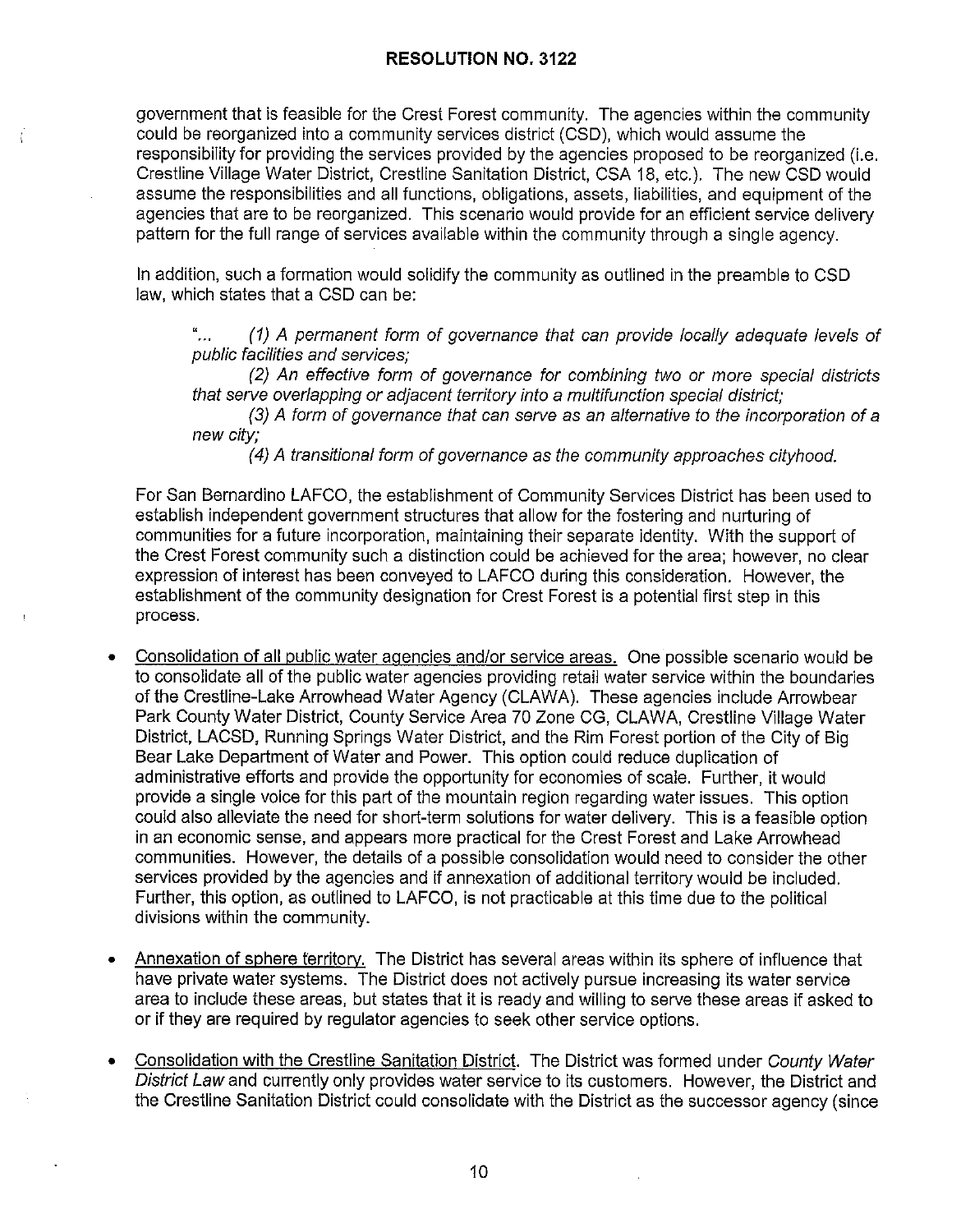county water districts can provide sewer, not vice versa). If this were to occur, the District's boundaries and sphere of influence would need to be adjusted to match Crestline Sanitation District's boundaries. This scenario could allow for scales of economy and promote a single voice for water and wastewater services in the community.

- Annexation of Dart Canyon. Most of the land surrounding the current sphere of influence is within the San Bernardino National Forest. However, outside of the District's current boundary and sphere of influence is one area of privately owned land, immediately adjacent to the current sphere. This is the area of Dart Canyon, where future development can be expected to occur (in the north half of Sections 13 and 14, T2N R4W). Since there is no other water purveyor to serve this area, the District states that it may eventually annex this area within its service boundary.
- Maintenance of the status quo. At this time, the agencies, landowners, or residents have not formally expressed interest in any of the options outlined above.

**WHEREAS,** the following determinations are made in conformance with Government Code Section 56425 and local Commission policy:

## **1. Present and Planned Uses:**

The present land uses in the District's service area is residential, business and light commercial. The planned uses are the same. While there is some undeveloped land in the area, it is expected that the land use would fall in the same categories as described above when these properties are developed.

## **2. Present and Probable Need for Public Facilities and Services:**

The District has constructed its water system to meet the current and future needs of the area in its sphere of influence. As surrounding areas are annexed into the District or developed, additional facilities may need to be constructed to service the needs of the annexed areas.

## **3. Present Capacity of Public Facilities and Adequacy of Public Services**

The District's facilities have been designed to meet the water needs within its service area. There are adequate facilities and water supply to meet the anticipated needs within the District as the area build out.

## **4. Social and Economic Communities of Interest:**

The District comprises the majority of the overall Crest Forest community. The social and economic communities of interest are the Rim of the World Unified School District and Lake Gregory and areas commonly known as Crestline, Valley of Enchantment, Twin Peaks, and Cedarpines Park.

## **5. Additional Determinations**

• As required by State Law notice of the hearing was provided through publication in a newspaper of general circulation, The Sun. Individual notice was not provided as allowed under Government Code Section 56157 as such mailing would include more than 1,000 individual notices. As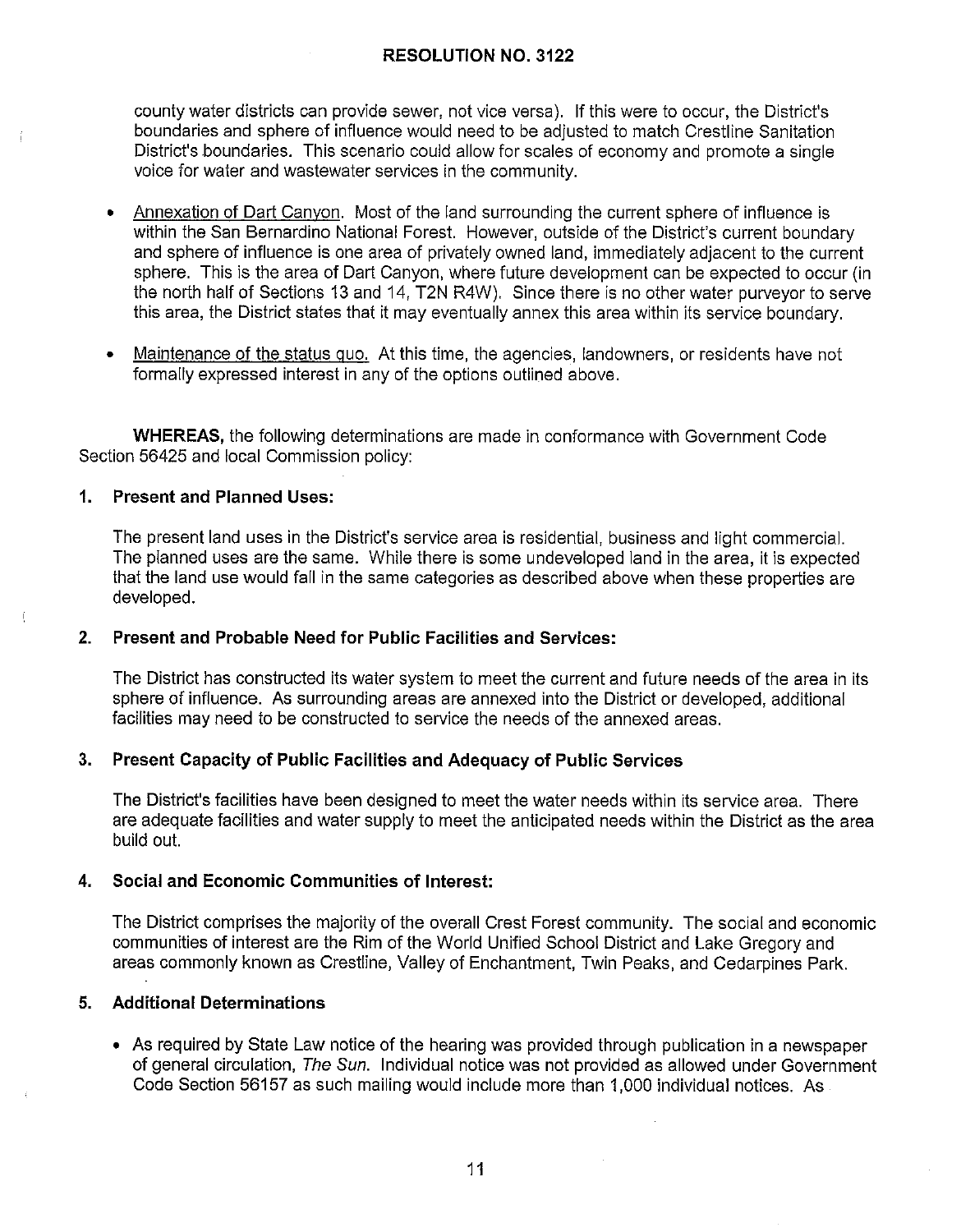outlined in Commission Policy #27, in-lieu of individual notice the notice of hearing publication was provided through an eighth page legal ad.

- As required by State law, individual notification was provided to affected and interested agencies, County departments, and those agencies and individuals requesting mailed notice.
- Comments from landowners/registered voters and any affected agency have been reviewed and considered by the Commission in making its determinations.

**WHEREAS,** pursuant to the provisions of Government Code Section 56425(i) the range of services provided by the Crestline Village Water District shall be limited to the following:

## **FUNCTIONS SERVICES**

Water Retail, domestic, operation of water, conservation, reclamation

**WHEREAS,** having reviewed and considered the findings as outlined above, the Commission determines to expand the Crestline Village Water District's sphere of influence by approximately 1,911 +/- acres, reduce its existing sphere of influence by approximately 160+/- acres, and affirm the balance of the sphere of influence.

**NOW, THEREFORE, BE IT RESOLVED** by the Local Agency Formation Commission of the County of San Bernardino, State of California, that this Commission shall consider this to be the sphere of influence for the Crestline Village Water District; it being fully understood that establishment of such a sphere of influence is a policy declaration of this Commission based on existing facts and circumstances which, although not readily changed, may be subject to review and change in the event a future significant change of circumstances so warrants;

**BE IT FURTHER RESOLVED** that the Local Agency Formation Commission of the County of San Bernardino, State of California, does hereby determine that the Crestline Village Water District shall indemnify, defend, and hold harmless the Local Agency Formation Commission of the County of San Bernardino from any legal expense, legal action, or judgment arising out of the Commission's affirmation of the sphere of influence, including any reimbursement of legal fees and costs incurred by the Commission.

**THIS ACTION APPROVED AND ADOPTED by the Local Agency Formation Commission of the County of San Bernardino by the following vote:** 

| AYES:                      | <b>COMMISSIONERS:</b> | Bagley, Cox, Curatalo, Derry, Mitzelfelt<br>Coleman, Williams |
|----------------------------|-----------------------|---------------------------------------------------------------|
| <b>NOES:</b>               | <b>COMMISSIONERS:</b> | None                                                          |
| <b>ABSENT:</b>             |                       | COMMISSIONERS: McCallon (Williams voting in his stead)        |
|                            |                       |                                                               |
| <b>STATE OF CALIFORNIA</b> |                       |                                                               |
|                            | SS                    |                                                               |

12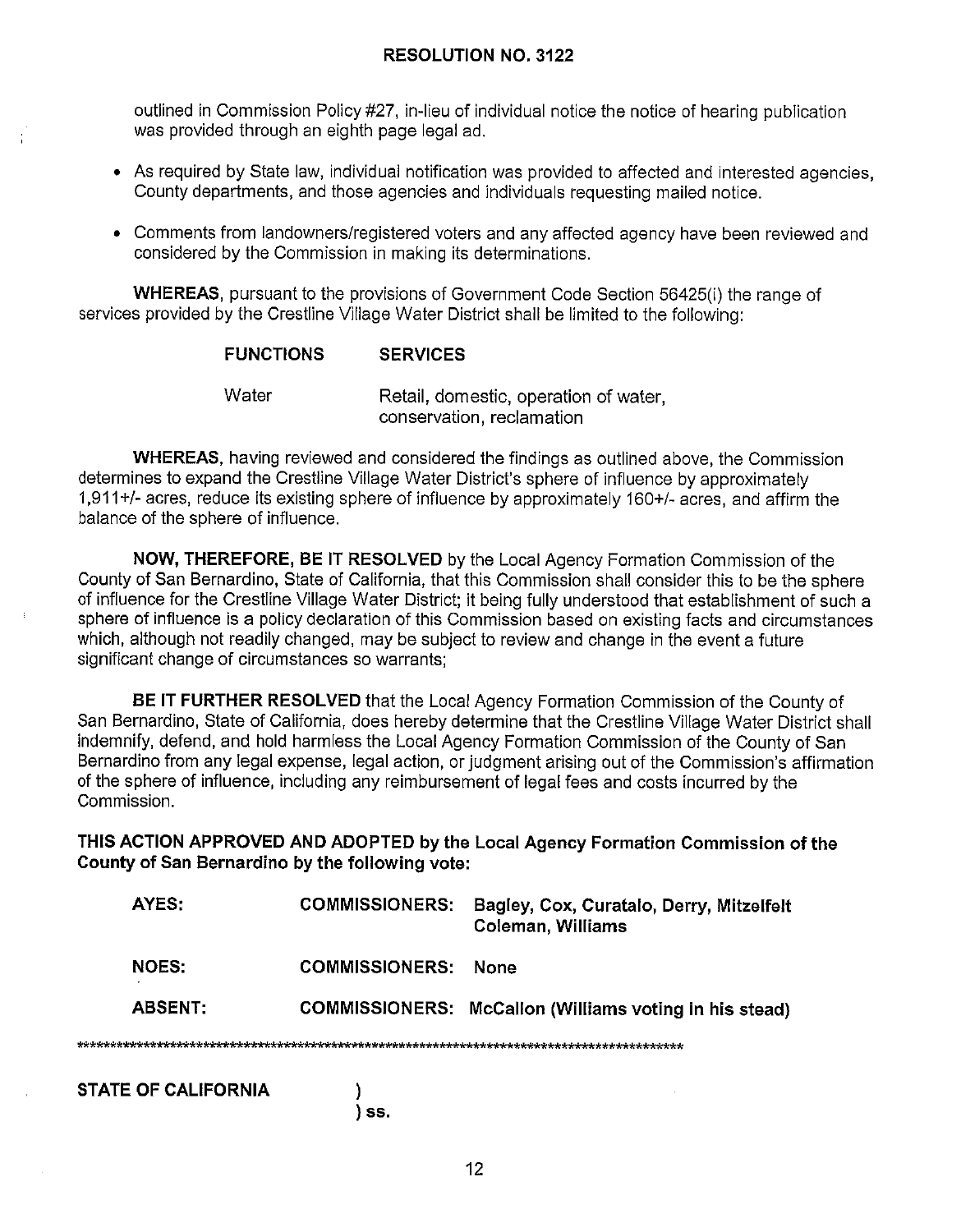## COUNTY OF SAN BERNARDINO )

I, KATHLEEN ROLLINGS-McDONALD, Executive Officer of the Local Agency Formation Commission of the County of San Bernardino, California, do hereby certify this record to be a full, true, and correct copy of the action taken by said Commission, by vote of the members present, as the same appears in the Official Minutes of said Commission at its meeting of January 19, 2011

DATED: January 20, 2011

EEN ROLLINGS-MCDONALD KAT Executive Officer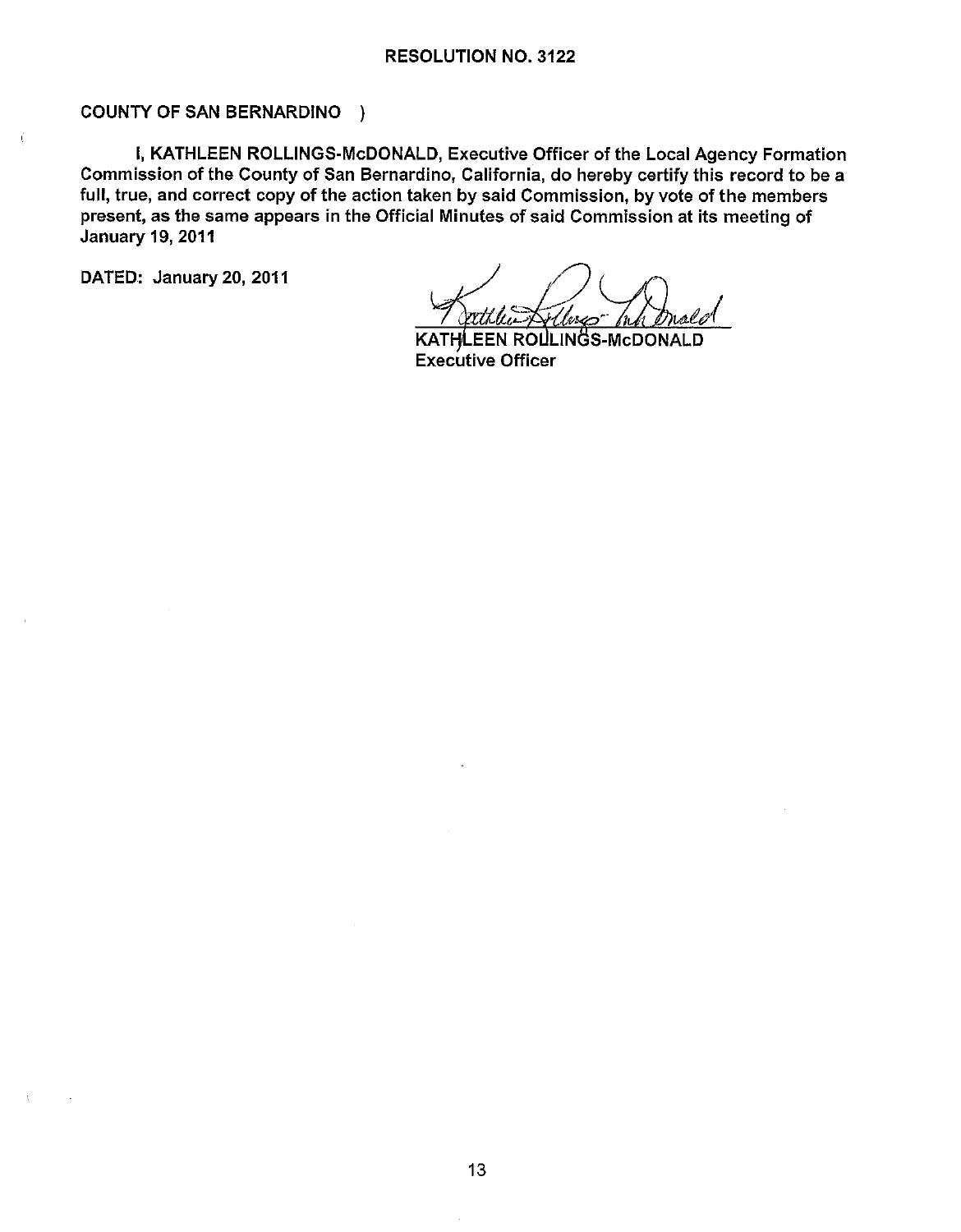

Ŧ 극 )>

)>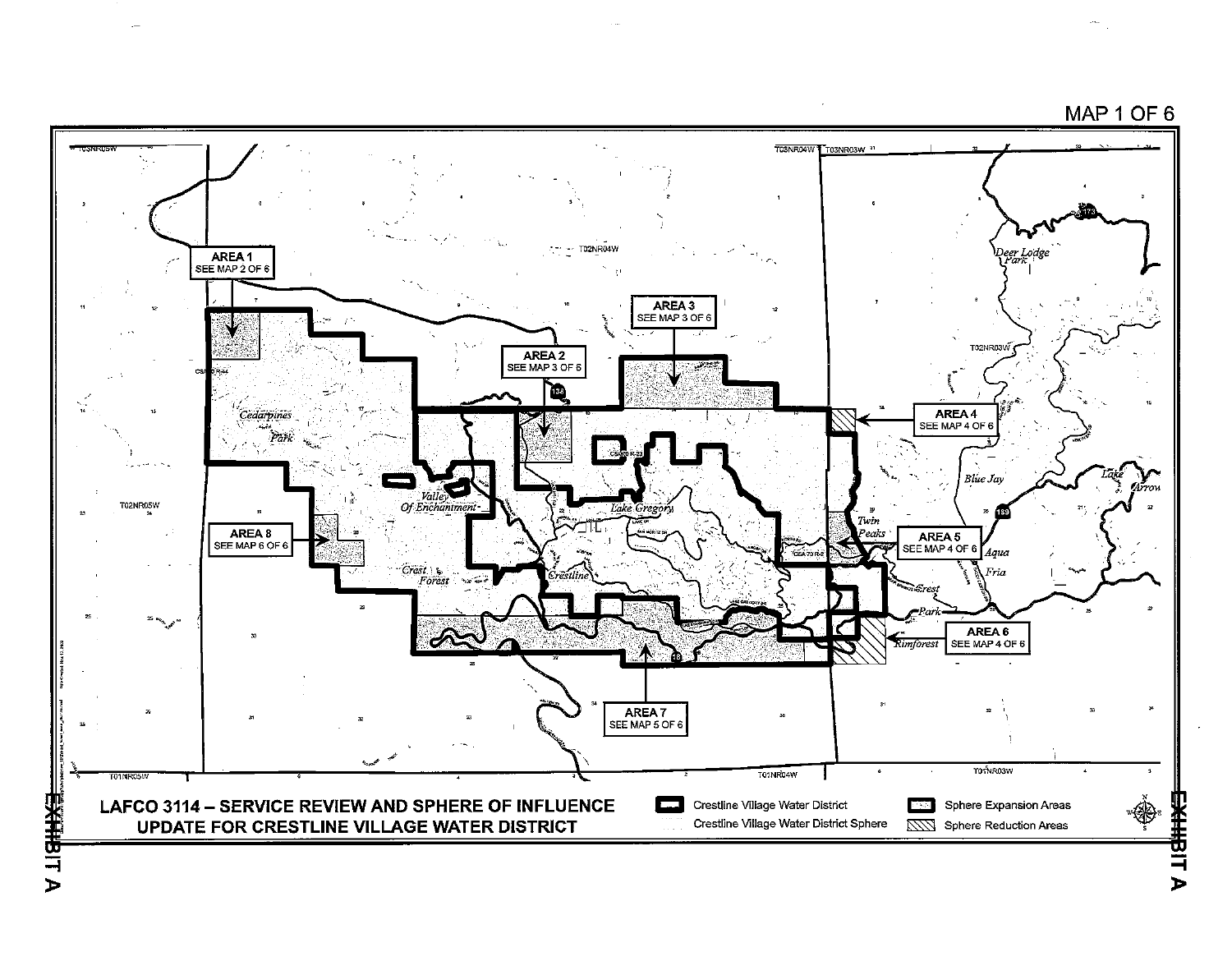

# LAFCO 3114 - SPHERE OF INFLUENCE MODIFICATIONS (EXPANSIONS/REDUCTIONS) FOR CRESTLINE VILLAGE WATER DISTRICT

# **AREA 1 - Sphere Expansion for Crestline Village Water District**

Portion of Section 20, Township 2 North, Range 4 West, San Bernardino Meridian, containing 160 acres, more or less.



Sphere Expansion **Expansion** Sphere Reduction Existing Sphere **Existing Sphere** District Boundary

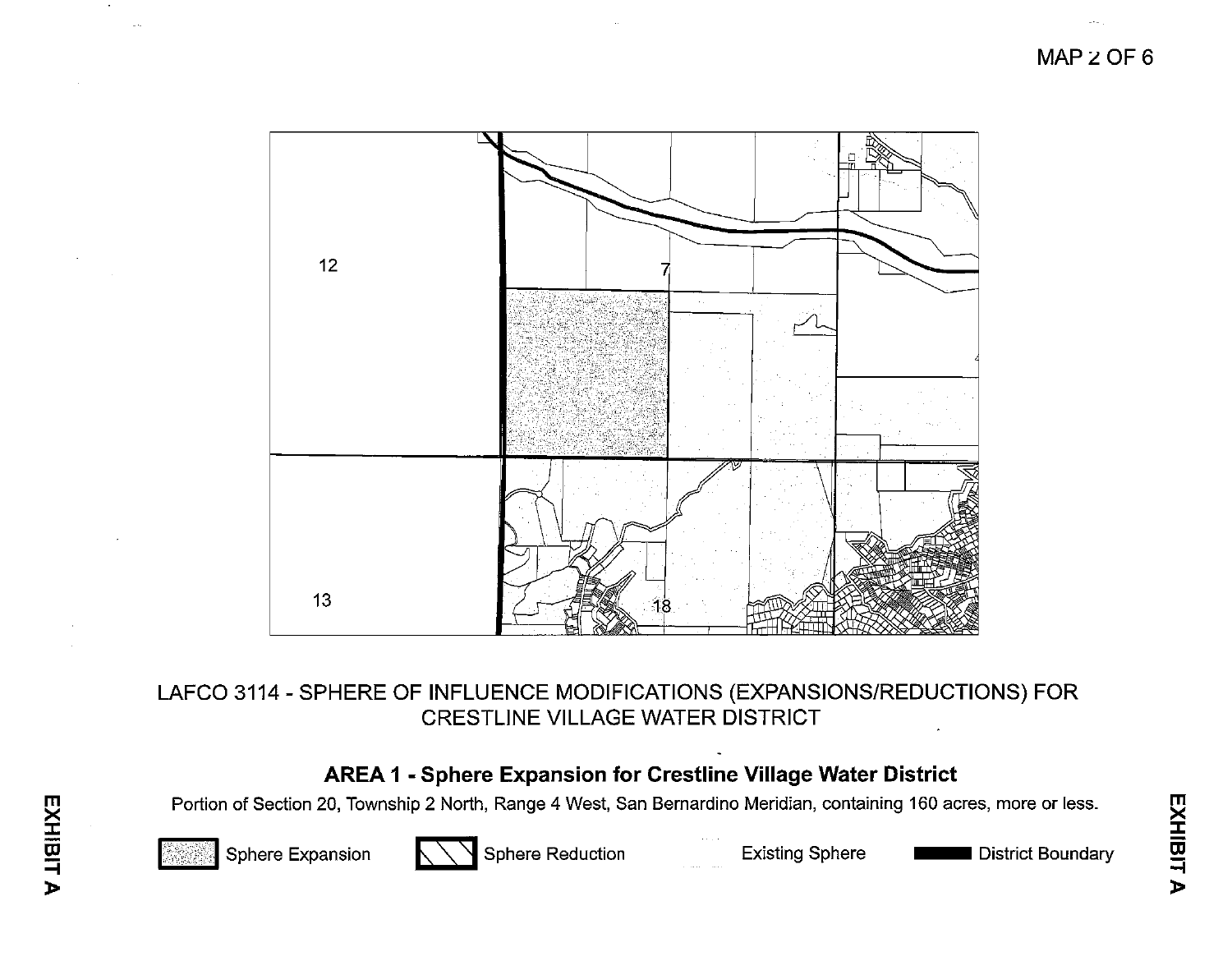

# LAFCO 3114 - SPHERE OF INFLUENCE MODIFICATIONS (EXPANSIONS/REDUCTIONS) FOR CRESTLINE VILLAGE WATER DISTRICT

# **AREA 2 - Sphere Expansion for Crestline Village Water District**

Portion of Section 15, Township 2 North, Range 4 West, San Bernardino Meridian, containing 160 acres, more or less

# **AREA 3** - **Sphere Expansion for Crestline Village Water District**

Portions of Section 13 and 14, Township 2 North, Range 4 West, San Bernardino Meridian, containing 400 acres, more or less.



**m** 

소<br>프<br>프

**=i**  )> **1999 - Present Production**<br>Sphere Expansion **6 Sphere Reduction** Existing Sphere **District Boundary** 

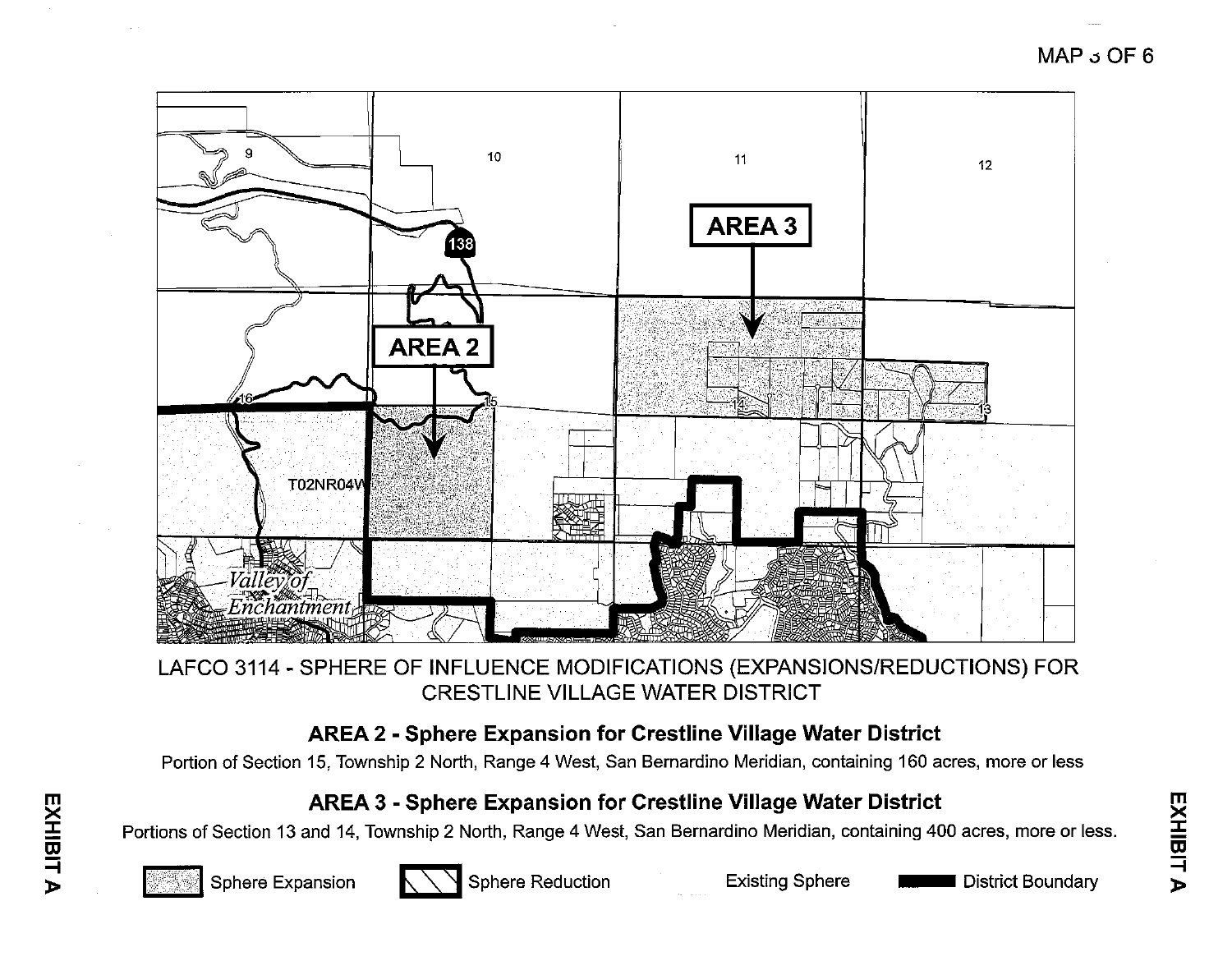# **EXHIBIT A.**





# LAFCO 3114 - SPHERE OF INFLUENCE MODIFICATIONS (EXPANSIONS/REDUCTIONS) FOR CRESTLINE VILLAGE WATER DISTRICT

# **AREA 4 - Sphere Reduction for Crestline Village Water District**

Portion of Section 18, Township 2 North, Range 3 West, San Bernardino Meridian, containing 40 acres, more or less

# **AREA 5 - Sphere Expansion for Crestline Village Water District**

Portion of Section 19, Township 2 North, Range 3 West, San Bernardino Meridian, containing 81 acres, more or less.

# **AREA 6 - Sphere Reduction for Crestline Village Water District**

Portion of Section 30, Township 2 North, Range 3 West, San Bernardino Meridian, containing 120 acres, more or less<br>Sphere Expansion **E: Sphere Reduction** : Existing Sphere -- District Boundary



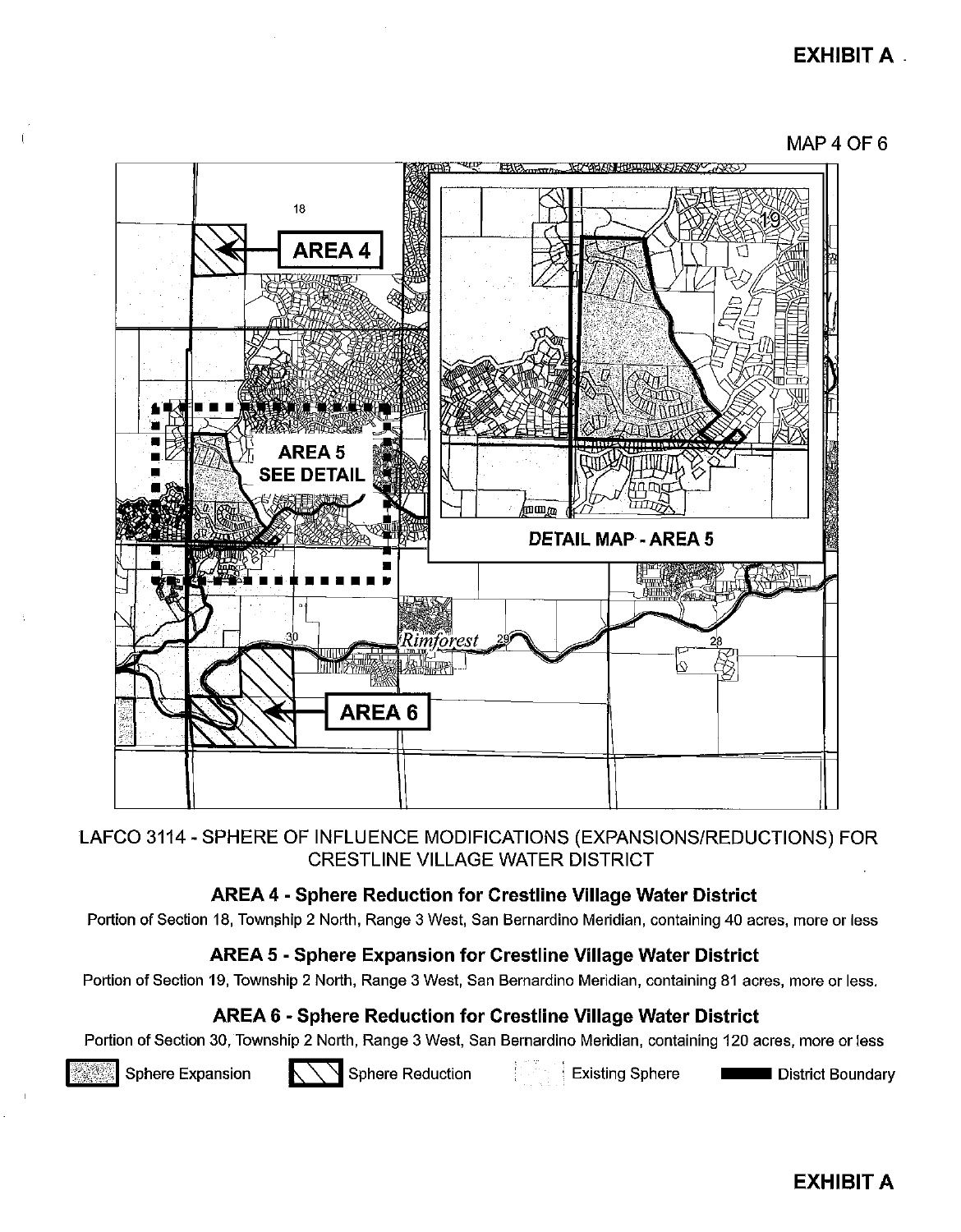# **MAP 5 OF** 6



# LAFCO 3114 - SPHERE OF INFLUENCE MODIFICATIONS (EXPANSIONS/REDUCTIONS) FOR CRESTLINE VILLAGE WATER DISTRICT

# **AREA 7 - Sphere Expansion for Crestline Village Water District**

Portions of Section 25, 26, 27, and 28, Township 2 North, Range 4 West, San Bernardino Meridian, containing 990 acres, more or less. which of Society Lot, Little Lot, Tomorrie Prioriti, Funger Frock, Suit Bomarano Monatal, Sontaining occidence, Inc.<br>Sphere Expansion Existing Sphere Next District Boundary



**m** 

**XHIBI** 

**=i**  )>